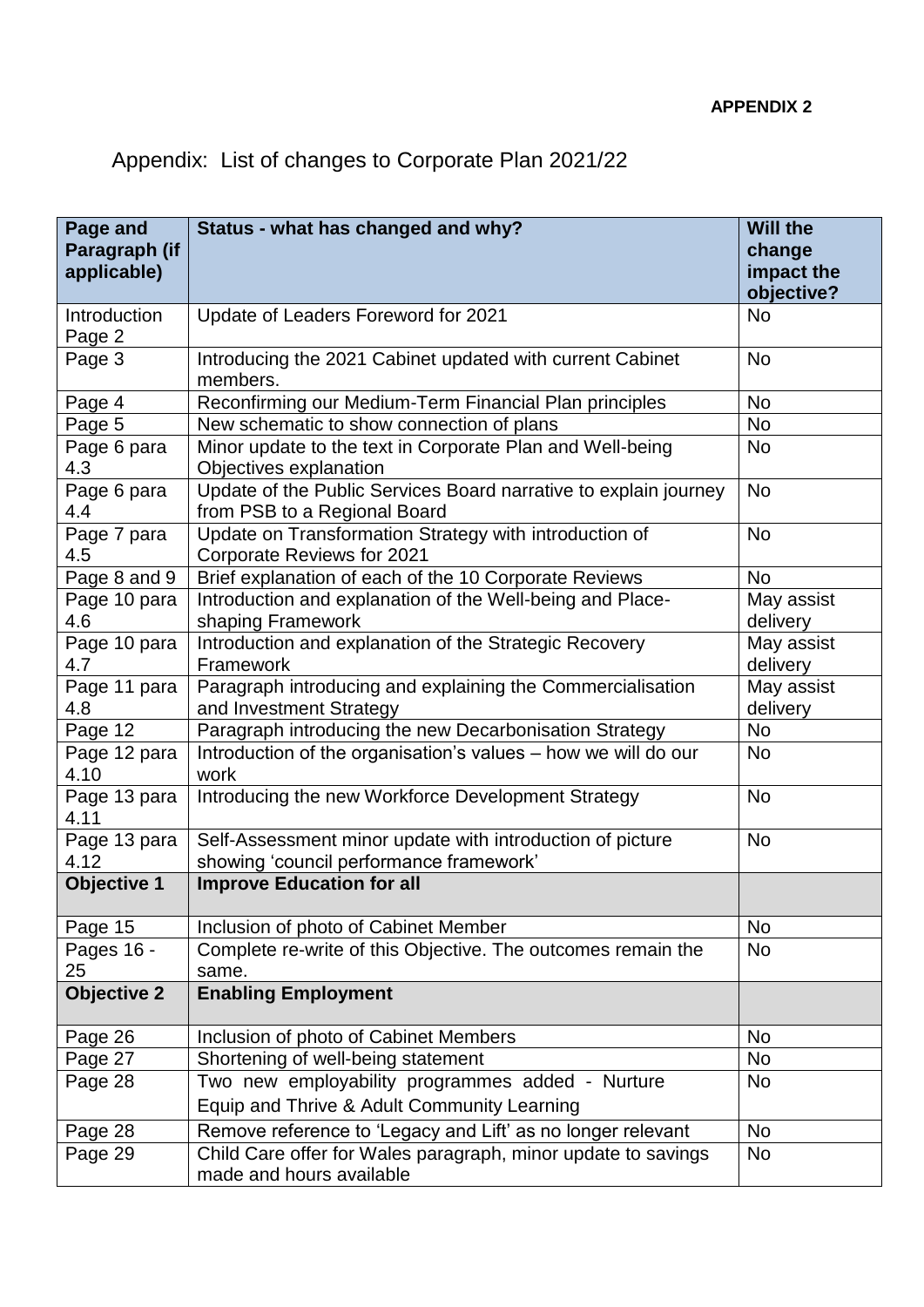| Page 29            | Para 6 added information about the new Caerphilly Academy on<br>sustaining employment.                         | Yes, will<br>improve |
|--------------------|----------------------------------------------------------------------------------------------------------------|----------------------|
|                    |                                                                                                                | delivery             |
| Page 29            | WHQS paragraph, minor update to explain change to<br>completion date as a result of pandemic                   | <b>No</b>            |
| Page 29            | Procurement, introduces Regeneration Strategy 'Foundation for<br>Success' with hyperlink to report on internet | <b>No</b>            |
| Page 30            | Updated paragraph on the 2019 Employment and Skills Plan.                                                      | <b>No</b>            |
| Page 32            | Steps to deliver the objective, 2 new actions added,                                                           | Yes, new             |
|                    | Outcome 1, added new Caerphilly Academy                                                                        | actions              |
|                    | Outcome 3 and 4, promoting social value measures                                                               | support<br>delivery  |
| Page 33 -          | Update of new award and allocation for funding of programmes                                                   | <b>No</b>            |
| <b>Resources</b>   | to 2022                                                                                                        |                      |
| Page 34            | Addition of new measure for outcome 3                                                                          | <b>No</b>            |
| Page 35            | Removed of Valleys Task Force as additional information                                                        | <b>No</b>            |
|                    | (largely disbanded)                                                                                            |                      |
| <b>Objective 3</b> | Address the availability, condition, and sustainability of                                                     |                      |
|                    | homes throughout the county borough and provide advice,                                                        |                      |
|                    | assistance, or support to help improve people's well-being.                                                    |                      |
| Page 36            | Inclusion of photo of Cabinet Member                                                                           | <b>No</b>            |
| Page 36            | Amendment to deadline in Outcome 1a, in line with Welsh                                                        | Yes, increase        |
|                    | Government deadline change because of the pandemic to                                                          | in time given to     |
|                    | December 2021                                                                                                  | fulfil outcome       |
|                    |                                                                                                                | 1a                   |
| Page 37            | Word 'post' added to 2 <sup>nd</sup> heading part 1b (post-December)                                           | <b>No</b>            |
|                    | Sentence added to paragraph under outcome heading 1a                                                           |                      |
| Page 37            | Wording amended to 1 <sup>st</sup> paragraph under Outcome 2, including                                        | <b>No</b>            |
|                    | update to the number of households on common housing                                                           |                      |
|                    | register and<br>New paragraph added to the end of outcome 2                                                    |                      |
| Page 38<br>Page 39 | Number of privately owned properties amended under outcome                                                     | <b>No</b>            |
|                    | 4 paragraph 1                                                                                                  |                      |
| <b>Action Plan</b> | Note added under outcome 1a, extended to Dec 2021 due to the                                                   | <b>No</b>            |
| Changes            | pandemic                                                                                                       |                      |
| Page 42            | Deadline date amended to actions under Outcome 1 Annually                                                      |                      |
|                    | recurring to 2021, New target date of 2021 introduced by WG                                                    |                      |
| Page 42            | due to the pandemic. 2021<br>Five actions completed under Outcome 2 and removed:                               | <b>No</b>            |
|                    | Obtain a decision by the Council in support of the<br>$\bullet$                                                |                      |
|                    | development of new affordable Homes                                                                            |                      |
|                    | Review designation of council accommodation for smaller<br>$\bullet$                                           |                      |
|                    | households in light of changing demands.                                                                       |                      |
|                    | Housing associations to complete bid for innovative housing<br>٠                                               |                      |
|                    | programme Phase 1 and submit planning applications.                                                            |                      |
|                    | Housing associations complete bid for innovative housing<br>$\bullet$                                          |                      |
|                    | programme Phase 2 To submit planning application,                                                              |                      |
|                    | Development to start on site - Phase 1.                                                                        |                      |
|                    | Complete Options Appraisal for remodelling 6 sheltered<br>$\bullet$                                            |                      |
|                    | housing schemes that better meet the needs and                                                                 |                      |
|                    | aspirations of older people.                                                                                   |                      |
| Page 43            | Two new actions added under Outcome 4                                                                          | No                   |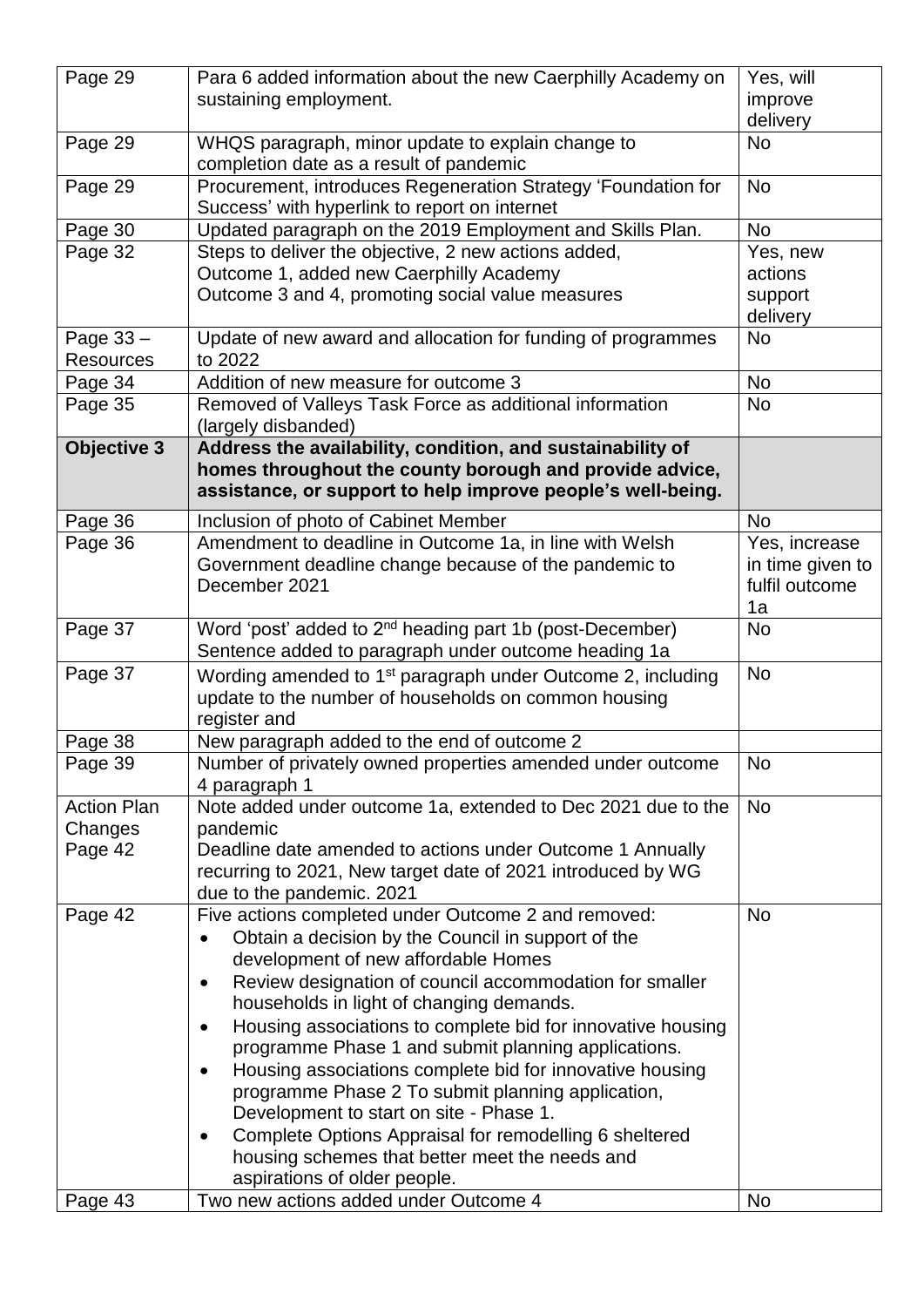| Page 44 | Deadline to actions under outcome 5 amended to Annually                                                                                                                                                                                                                                                                                                                                                                                                                                                                                                                                                                                                                                                                                                                                                                                                     | <b>No</b> |
|---------|-------------------------------------------------------------------------------------------------------------------------------------------------------------------------------------------------------------------------------------------------------------------------------------------------------------------------------------------------------------------------------------------------------------------------------------------------------------------------------------------------------------------------------------------------------------------------------------------------------------------------------------------------------------------------------------------------------------------------------------------------------------------------------------------------------------------------------------------------------------|-----------|
|         | recurring from 2018/19                                                                                                                                                                                                                                                                                                                                                                                                                                                                                                                                                                                                                                                                                                                                                                                                                                      |           |
| Page 44 | Two actions completed under outcome 6:<br>Work in partnership with local authorities in the region to<br>produce a Regional Homelessness Strategy and local<br>action plan.<br>Explore potential model of 'Housing First' to reduce the<br>$\bullet$<br>level of homelessness for people who are unable to<br>maintain tenancies due to mental health, substance misuse<br>or chaotic lifestyle.                                                                                                                                                                                                                                                                                                                                                                                                                                                            |           |
| Page 44 | Two actions under outcome 6 have been removed:<br>Pilot a shared housing project for single people under 35<br>and evaluate its success - aborted<br>To undertake a Church's night shelter project between<br>$\bullet$<br>(December to March) each year to help tackle rough<br>sleeping and work as part of the 'Housing First' Regional<br>Homelessness Strategy - Action removed as the Council<br>has to move away from this temporary accommodation type<br>as directed by Welsh Government                                                                                                                                                                                                                                                                                                                                                           | <b>No</b> |
| Page 44 | Five new actions added under Outcome 6                                                                                                                                                                                                                                                                                                                                                                                                                                                                                                                                                                                                                                                                                                                                                                                                                      | <b>No</b> |
| Page 44 | Actions completed under Outcome 7<br>Provide training for all frontline housing staff in mental<br>$\bullet$<br>health training and to support people sustaining their<br>tenancies.<br>Work with Disability Organisations to review signposting<br>arrangements.<br>Work closely with the Supporting People Team to identify<br>additional support services.<br>Coordinate advice offered to ensure that there is no<br>duplication or gaps.<br>Review the information we provide on our website to<br>ensure it is up to date<br>Run the 'Confident with Cash' project (provided by<br>$\bullet$<br>Citizen's Advice) to provide finance / debt management<br>and welfare benefit to families who have disabilities or are<br>part of 'team around the family' projects. Run similar<br>projects to support those families with housing related<br>needs. | <b>No</b> |
| Page 44 | Three new measures added under Outcome 7                                                                                                                                                                                                                                                                                                                                                                                                                                                                                                                                                                                                                                                                                                                                                                                                                    | No        |
| Page 44 | Action reworded under Outcome 7<br>In addition to providing services in house, continue to<br>commission specific agencies to assist those with benefit claims<br>and appeals including Employment Support Allowance and<br>Personal Independence Payment.                                                                                                                                                                                                                                                                                                                                                                                                                                                                                                                                                                                                  | <b>No</b> |
| Page 45 | Deadline dates amened to two actions under outcome 8 to<br>ongoing.                                                                                                                                                                                                                                                                                                                                                                                                                                                                                                                                                                                                                                                                                                                                                                                         | <b>No</b> |
| Page 45 | New action added to Outcome 8                                                                                                                                                                                                                                                                                                                                                                                                                                                                                                                                                                                                                                                                                                                                                                                                                               | <b>No</b> |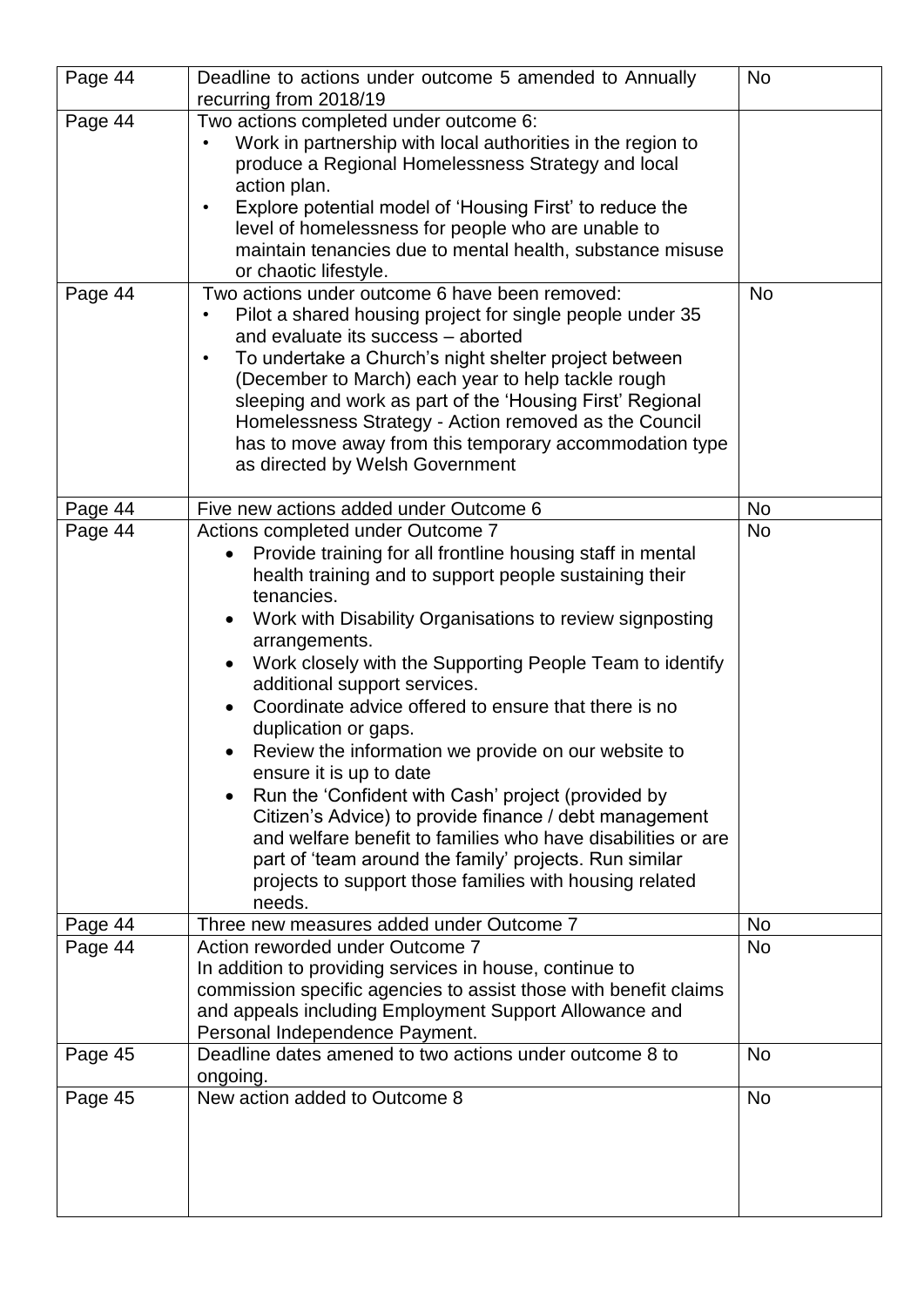| How we will<br>resource this<br>Well-being<br>Objective $-$<br>Page 46 | Point 9 Supporting People funding figure updated to<br>£8,435,365.71, from £6,232,790<br>Supporting People Programme is funded by Welsh Government<br>grant £8,435,365.71 and provides support to tenants using<br>funding from the Housing Revenue Account and the Supporting<br>People programme | Yes, positively<br>as this is an<br>increase<br>Welsh<br>Government<br>Grant. May<br>also impact<br>WBO <sub>2</sub> |
|------------------------------------------------------------------------|----------------------------------------------------------------------------------------------------------------------------------------------------------------------------------------------------------------------------------------------------------------------------------------------------|----------------------------------------------------------------------------------------------------------------------|
|                                                                        | Objective success table removed as content was already<br>covered under the action plan.                                                                                                                                                                                                           | <b>No</b>                                                                                                            |
| Measure<br>Changes<br>Page 47                                          | Measure removed under outcomes 2,7 and 8<br>11 Outcome measures from the Supporting People programme<br>based on wider determinants of homelessness prevention.                                                                                                                                    | No, 4 new<br>measures<br>replacing                                                                                   |
| Page 47                                                                | Four new measures added under outcome 2,7 and 8                                                                                                                                                                                                                                                    | Yes, will<br>provide WBO3<br>with more<br>specific<br>evidence                                                       |
| Page 48                                                                | Five measures under outcome 6 reworded                                                                                                                                                                                                                                                             | No, changed<br>to provide<br>more context.                                                                           |
| Page 48                                                                | Outcome reference number amended to outcome 6: The<br>number of mortgage rescue cases completed.                                                                                                                                                                                                   | <b>No</b>                                                                                                            |
| Page 48                                                                | One measure under outcome 7 reworded                                                                                                                                                                                                                                                               | <b>No</b>                                                                                                            |
| Page 48                                                                | Two new measures added under Outcome 8                                                                                                                                                                                                                                                             | No, data<br>already used<br>as evidence to<br>measure the<br>success of<br>WBO <sub>3</sub>                          |
| <b>Objective 4</b>                                                     | Promote a modern, integrated, and sustainable transport<br>system that increases opportunity, promotes prosperity,<br>and minimises the adverse impacts on the environment                                                                                                                         |                                                                                                                      |
| Page 50                                                                | Inclusion of photo of Cabinet Member                                                                                                                                                                                                                                                               | <b>No</b>                                                                                                            |
| Page 50                                                                | Wording of outcome 4 changed from<br>"Promote the reinstatement of the Caerphilly to Newport rail line<br>as part of the Metro programme"                                                                                                                                                          | <b>No</b>                                                                                                            |
|                                                                        | to<br>"Promote improvements to the Caerphilly to Newport<br>transportation network links as part of the Metro programme"                                                                                                                                                                           |                                                                                                                      |
|                                                                        | The old rail line land is being fragmented, with many access<br>constraints, and land sold off for developments over many years<br>since the old lines were closed/removed, which will prevent full<br>re-instatement of a new rail line link. The outcome has been<br>reworded to reflect this.   |                                                                                                                      |
| Page 51                                                                | Removed:                                                                                                                                                                                                                                                                                           | No                                                                                                                   |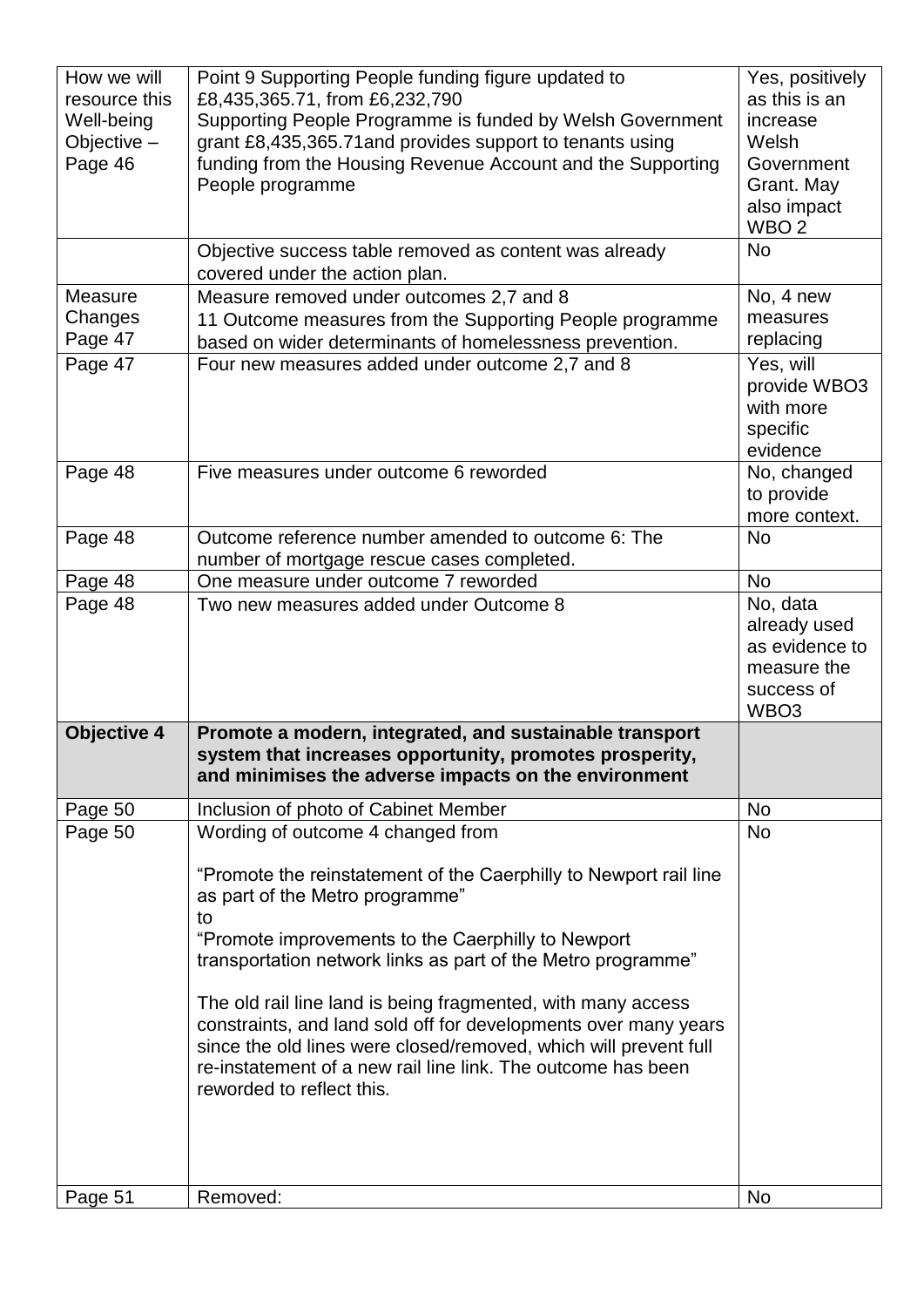|                    | "The current infrastructure is not coping. There's too much traffic                                                          |                                  |
|--------------------|------------------------------------------------------------------------------------------------------------------------------|----------------------------------|
|                    | congestion. The infrastructure (roads, trains, shops) needs<br>developing before new developments start" (Participant at the |                                  |
|                    | Viewpoint Panel event 11th July 2016)                                                                                        |                                  |
| Page 54            | Paragraph on The Wales and Border rail franchise has been                                                                    | <b>No</b>                        |
|                    | updated.                                                                                                                     |                                  |
| Page 55            | Long Term paragraph updated and link to Wales Transport                                                                      | <b>No</b>                        |
|                    | Strategy 2021 added.                                                                                                         |                                  |
| Page 56            | Phase 1 setting up complete                                                                                                  | <b>No</b>                        |
|                    | Delivery of the South East Wales Metro, including the Valley                                                                 |                                  |
|                    | Lines Electrification programme. Delivery of the wider South                                                                 |                                  |
|                    | East Wales Metro scheme.                                                                                                     |                                  |
| Page 56            | Produce Integrated Network Maps for Active Travel routes. This                                                               | <b>No</b>                        |
|                    | is a 15-year plan for improving walking and cycling routes across                                                            |                                  |
|                    | the county borough.                                                                                                          |                                  |
|                    | Completed - Approval from Welsh Government in 2018.                                                                          |                                  |
| Page 56            | Develop a CCBC Regeneration Strategy to support connectivity                                                                 | <b>No</b>                        |
|                    | of transport, Metro, digital and broadband services                                                                          |                                  |
|                    | Action completed - A Foundation for Success 2018-23' -<br>Regeneration Strategy was approved in July 2018.                   |                                  |
|                    | This is also supported by a number of other Area Regeneration                                                                |                                  |
|                    | <b>Masterplans</b>                                                                                                           |                                  |
| <b>Objective 5</b> | Creating a county borough that supports a healthy                                                                            | <b>No</b>                        |
|                    | lifestyle in accordance with the Sustainable Development                                                                     |                                  |
|                    | <b>Principle within the Well-being of Future Generations</b>                                                                 |                                  |
|                    | (Wales) Act 2015                                                                                                             |                                  |
|                    |                                                                                                                              |                                  |
| Page 59            | Inclusion of photo of Cabinet Member                                                                                         | <b>No</b>                        |
| Page 59            | New outcome added:                                                                                                           | No                               |
|                    |                                                                                                                              |                                  |
|                    | "Increase awareness, availability of local and affordable healthy                                                            |                                  |
|                    | food by working across sectors to develop and deliver a joint                                                                |                                  |
|                    | vision for a better food system to support the health and                                                                    |                                  |
|                    | prosperity of residents, communities and environment".                                                                       |                                  |
| Page 60            | Paragraph added on the impact of Coronavirus                                                                                 | Yes, the                         |
|                    |                                                                                                                              | pandemic has                     |
|                    |                                                                                                                              | affected the<br>delivery of this |
|                    |                                                                                                                              | objective over                   |
|                    |                                                                                                                              | the last year.                   |
| Page 60            | Recent data added for smoking and adult and child obesity.                                                                   | <b>No</b>                        |
| Page 61            | Last paragraph on participation has been updated.                                                                            | <b>No</b>                        |
| Page 62            | Paragraph added on the Healthy School Scheme and the                                                                         | <b>No</b>                        |
|                    | requirement of schools to adopt a Food and Fitness policy                                                                    |                                  |
| Page 63            | Paragraph on Active Gwent updated, old data removed.                                                                         | No                               |
| Page 63            | Paragraph on increasing girls and women's participation                                                                      | <b>No</b>                        |
|                    | updated to reflect current situation.                                                                                        | <b>No</b>                        |
| Page 63            | Amend narrative on Caerphilly10k due to pandemic had to be<br>postponed.                                                     |                                  |
| Page 63            | Current situation with the National Exercise Referral Scheme                                                                 | <b>No</b>                        |
|                    | across Wales updated.                                                                                                        |                                  |
| Page 64            | Sentence added to first paragraph under heading Outdoor,<br><b>Parks and Countryside</b>                                     | <b>No</b>                        |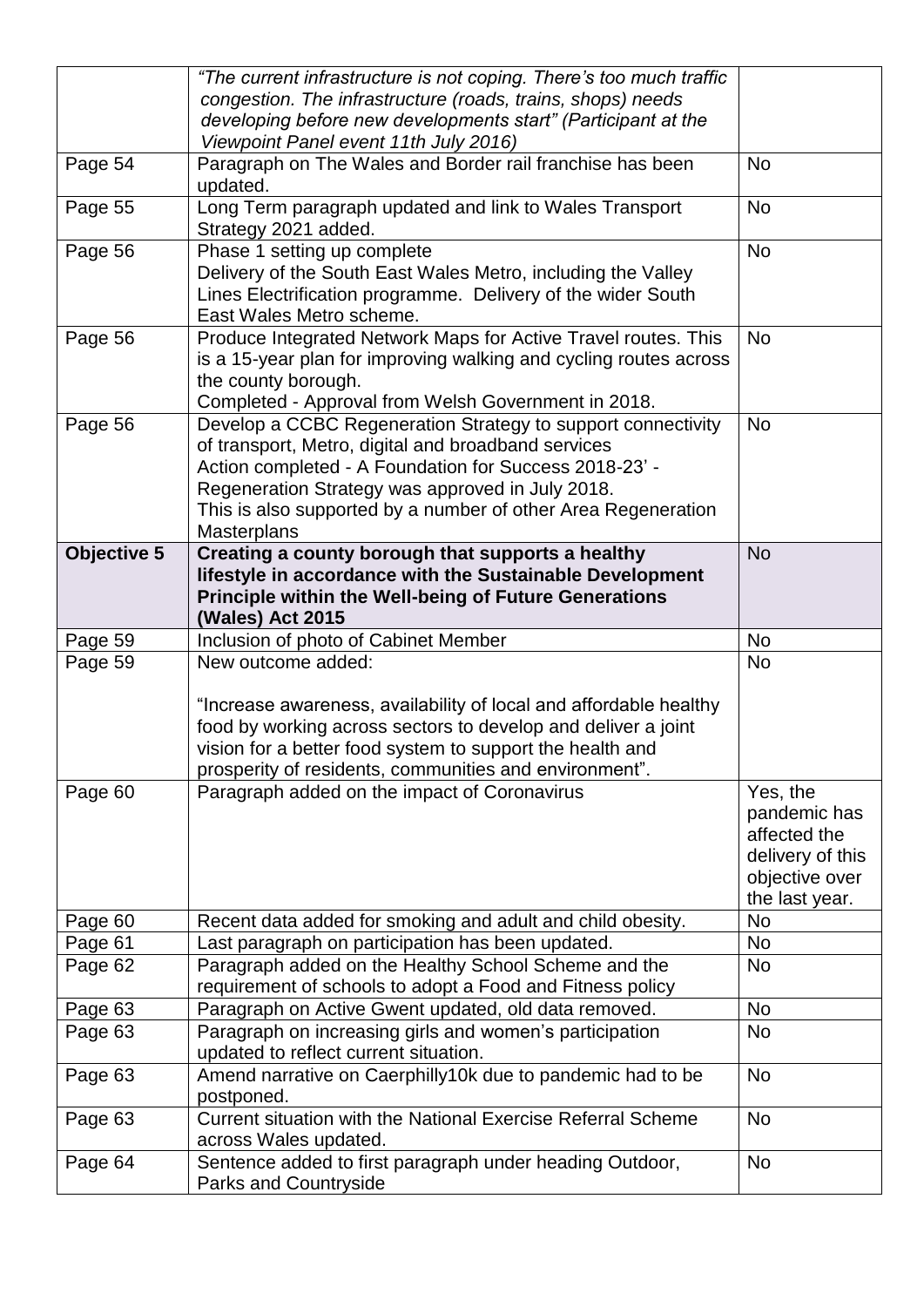|             | "a number of urban parks (of which some have achieved Green<br><b>Flag Status"</b>                                                                                                                                                                                                                        |                                                                                             |
|-------------|-----------------------------------------------------------------------------------------------------------------------------------------------------------------------------------------------------------------------------------------------------------------------------------------------------------|---------------------------------------------------------------------------------------------|
| Page 64     | Two paragraphs added under Outdoors, Parks and Countryside<br>on the benefits of green space during the pandemic and the<br>Green Infrastructure Strategy,                                                                                                                                                | <b>No</b>                                                                                   |
| Page 65     | Paragraph added on the rise in of enviro crime incidents during<br>the pandemic.                                                                                                                                                                                                                          | <b>No</b>                                                                                   |
| Page 66     | Paragraph added on the inequalities and the dangers posed by<br>widespread food poverty and diet-related ill-health highlighted by<br>the pandemic.                                                                                                                                                       | Yes, it has an<br>impact on the<br>health and<br>well-being of<br>some of our<br>residents. |
| Page 69     | Four new actions added for new Outcome.                                                                                                                                                                                                                                                                   | Yes                                                                                         |
| Page 70     | Sentence added on appointment of post in relation to food<br>poverty agenda.                                                                                                                                                                                                                              | <b>No</b>                                                                                   |
| Objective 6 | Support citizens to remain independent and improve well-<br>being                                                                                                                                                                                                                                         |                                                                                             |
| Page 73     | Inclusion of photo of Cabinet Member                                                                                                                                                                                                                                                                      | <b>No</b>                                                                                   |
| Page 74     | Paragraph included explaining the removal of 2019 outcomes 4<br>and 6                                                                                                                                                                                                                                     | N <sub>o</sub>                                                                              |
| Page 75     | Paragraph updated on preventative well-being services                                                                                                                                                                                                                                                     | <b>No</b>                                                                                   |
| Page 75     | New paragraph added on Caerphilly Cares.                                                                                                                                                                                                                                                                  | <b>No</b>                                                                                   |
| Page 76     | Additional narrative explaining additional action plan from Audit<br>Wales examination of 'steps'                                                                                                                                                                                                         | <b>Enhances</b><br>delivery.                                                                |
| Page 76     | Action completed - Provision of an effective Information, Advice<br>and Assistance (IAA) Service to ensure compliance with the<br>Social Services and Well-being (Wales) Act 2014<br>Noted as completed                                                                                                   | <b>No</b>                                                                                   |
| Page 76     | Action completed - Support staff to undertake meaningful<br>conversations with citizen's' noted as completed in 2019                                                                                                                                                                                      | No                                                                                          |
| Page 76     | Action completed - Implement and support further development<br>of the 'DEWIS' web base to ensure it becomes the 'go to' site for<br>people to access information in order to 'help themselves'<br>Completed in 2019 - a dedicated post has been established to<br>ensure the site is continually updated | <b>No</b>                                                                                   |
| Page 76     | Action completed - Support individuals in hospital with housing<br>related support (including those who may be homeless at point<br>of discharge.<br>Completed - Supporting People service is in place                                                                                                    | <b>No</b>                                                                                   |
| Page 76     | Action completed - Maximise the use of Welsh Government<br>Grant funding to enhance and expand the 'edge of care' service<br>for children and young people.<br>Completed the service was fully operational in 2018 and has<br>been further enhanced by the use of ICF funding.                            | <b>No</b>                                                                                   |
| Page 76     | Action completed - Expansion of the Supporting People<br>programme, ensuring effective processes are in place to<br>increase referrals to the programme.                                                                                                                                                  | <b>No</b>                                                                                   |